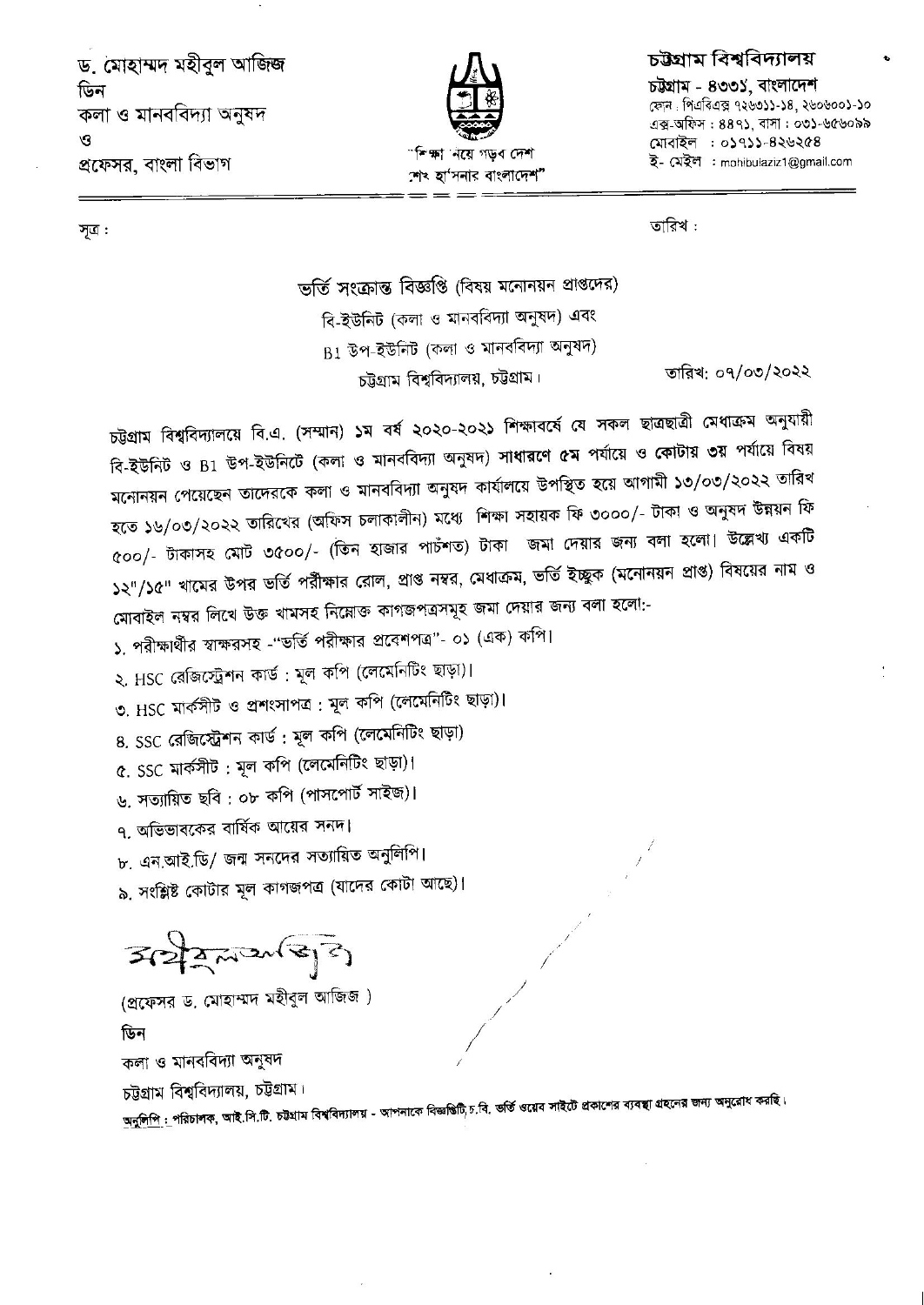| <b>Exam Roll</b> | <b>Name</b>                  |    | <b>Merit Department</b> | <b>Status</b>  |  |
|------------------|------------------------------|----|-------------------------|----------------|--|
| 290550           | MANTASHA SHAHRIN MIM         | 2  | Dept. of Dramatics      | Admitted $(1)$ |  |
| 290514           | MD. MARUFUL ISLAM            | 5  | Dept. of Dramatics      | Admitted $(1)$ |  |
| 290001           | <b>SALOA TABASSOM</b>        | 10 | Dept. of Dramatics      | Admitted $(1)$ |  |
| 290083           | <b>MOHESH MAJHI</b>          | 14 | Dept. of Dramatics      | Admitted (1)   |  |
| 291828           | MD SHARIAR SHAKIL            | 17 | Dept. of Dramatics      | Admitted (1)   |  |
| 290901           | <b>MD. RIADUS SALEHIN</b>    | 18 | Dept. of Dramatics      | Admitted $(1)$ |  |
| 290080           | <b>MEHJABIN PANNA</b>        | 19 | Dept. of Dramatics      | Admitted (1)   |  |
| 291498           | <b>SADIA SHANEWAZ</b>        | 22 | Dept. of Dramatics      | Admitted $(1)$ |  |
| 290880           | <b>SAGOR KUMAR</b>           | 23 | Dept. of Dramatics      | Admitted $(1)$ |  |
| 291218           | MD. MAHAMUDUL HASAN          | 25 | Dept. of Dramatics      | Admitted $(1)$ |  |
| 291824           | <b>URME BARUA</b>            | 27 | Dept. of Dramatics      | Admitted $(1)$ |  |
| 290893           | <b>AFIA IBNAT WAFA</b>       | 30 | Dept. of Dramatics      | Admitted (2)   |  |
| 291450           | <b>SUJOY BACHHAR</b>         | 32 | Dept. of Dramatics      | Admitted $(1)$ |  |
| 290987           | <b>HABIBUR RAHMAN</b>        | 34 | Dept. of Dramatics      | Admitted $(1)$ |  |
| 290267           | <b>SUSMITA KAR SUPTA</b>     | 35 | Dept. of Dramatics      | Admitted $(2)$ |  |
| 291416           | <b>ISMAIL HOSSAIN</b>        | 37 | Dept. of Dramatics      | Admitted $(1)$ |  |
| 291363           | <b>INDROJET SHILL</b>        | 39 | Dept. of Dramatics      | Admitted $(1)$ |  |
| 290912           | <b>MAHMUD SARDER</b>         | 40 | Dept. of Dramatics      | Admitted $(1)$ |  |
| 290385           | <b>BILKISH JAHAN YASMIN</b>  | 41 | Dept. of Dramatics      | Admitted $(2)$ |  |
| 290283           | MD. NOYON MIA                | 43 | Dept. of Dramatics      | Admitted (2)   |  |
| 290734           | MD. ANTAJ ALI                | 44 | Dept. of Dramatics      | Admitted $(2)$ |  |
| 290567           | <b>HASAN AHMED RIDOY</b>     | 45 | Dept. of Dramatics      | Admitted $(2)$ |  |
| 291377           | A. T. M. MAJHARUL AMIN       | 47 | Dept. of Dramatics      | Admitted (2)   |  |
| 290343           | <b>SADIA AFRIN</b>           | 49 | Dept. of Dramatics      | Admitted (2)   |  |
| 290661           | MD. RIAJUL ISLAM             | 55 | Dept. of Dramatics      | Admitted (3)   |  |
| 291610           | <b>ABDUL HAMID</b>           | 56 | Dept. of Dramatics      | Admitted (3)   |  |
| 290533           | <b>SHARIFUL ISLAM SHUVRO</b> | 58 | Dept. of Dramatics      | Admitted (3)   |  |
| <b>Exam Roll</b> | <b>Name</b>                  |    | <b>Merit Department</b> | <b>Status</b>  |  |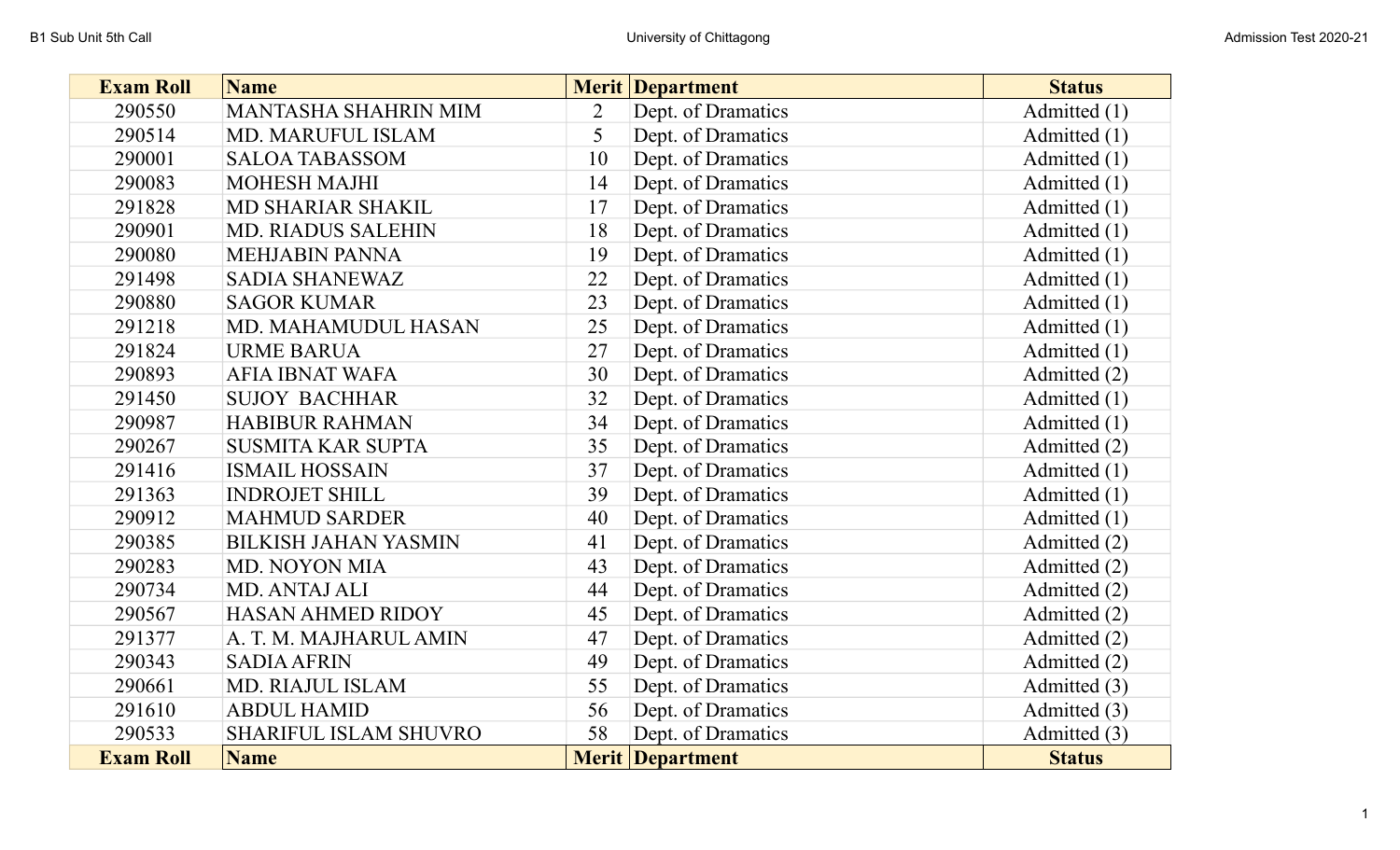| 291769 | <b>ZIDNI BEGUM</b>                 | 4  | Institute of Fine Arts        | Admitted $(1)$ |  |
|--------|------------------------------------|----|-------------------------------|----------------|--|
| 290836 | <b>SABIHA ABSAR</b>                | 5  | Institute of Fine Arts        | Admitted $(1)$ |  |
| 291601 | <b>FATHEMA AZIZ</b>                |    | Institute of Fine Arts        | Admitted (1)   |  |
| 291365 | <b>MD.SOROARE HOSSAIN</b>          | 10 | Institute of Fine Arts        | Admitted $(1)$ |  |
| 291259 | MIFTAHUL JANNAT                    | 11 | Institute of Fine Arts        | Admitted (1)   |  |
| 291658 | <b>MD RUDRO TITAS</b>              | 13 | Institute of Fine Arts        | Admitted (1)   |  |
| 291743 | <b>NAHIDA SULTANA</b>              | 14 | Institute of Fine Arts        | Admitted (1)   |  |
| 291110 | ARIFUL HASAN KHAN SAIKAT           | 15 | Institute of Fine Arts        | Admitted (1)   |  |
| 290392 | SUZANA TAHIAT TABASSUM SUHA        | 16 | Institute of Fine Arts        | Admitted $(1)$ |  |
| 290243 | <b>TANVIR KHAN BONDHON</b>         | 17 | <b>Institute of Fine Arts</b> | Admitted $(1)$ |  |
| 290634 | <b>SABRINA SULTANA</b>             | 19 | Institute of Fine Arts        | Admitted (1)   |  |
| 290341 | MD. ARIFUZZAMAN                    | 20 | Institute of Fine Arts        | Admitted $(1)$ |  |
| 290990 | PROTIVA CHAKMA                     | 21 | Institute of Fine Arts        | Admitted (1)   |  |
| 291608 | <b>SAGAR ROY</b>                   | 22 | Institute of Fine Arts        | Admitted $(1)$ |  |
| 291477 | <b>TANVIR MAHTAB</b>               | 23 | Institute of Fine Arts        | Admitted (1)   |  |
| 291691 | <b>MST. ASHA KHATUN</b>            | 24 | Institute of Fine Arts        | Admitted (1)   |  |
| 290602 | <b>ASHNA BINTE ALI</b>             | 25 | Institute of Fine Arts        | Admitted (1)   |  |
| 290205 | <b>SUMAYA AHAMMED ZENEYA</b>       | 26 | Institute of Fine Arts        | Admitted (1)   |  |
| 290122 | <b>CHOWDHURY AFTAB AHMED MRITT</b> | 29 | Institute of Fine Arts        | Admitted $(1)$ |  |
| 291397 | MD. FARHAD HOSEN SHUMON            | 31 | Institute of Fine Arts        | Admitted (1)   |  |
| 291931 | <b>TOYOBA TABASSUM</b>             | 33 | Institute of Fine Arts        | Admitted $(1)$ |  |
| 291952 | <b>MST. MOMOTAJ KHATUN</b>         | 37 | Institute of Fine Arts        | Admitted (1)   |  |
| 290164 | ROWSHAN HASAN SHACHI               | 39 | Institute of Fine Arts        | Admitted $(1)$ |  |
| 291150 | ANAS HOSSAIN SARKER                | 40 | Institute of Fine Arts        | Admitted (1)   |  |
| 291427 | H N/A                              | 41 | Institute of Fine Arts        | Admitted (1)   |  |
| 291510 | <b>MUHIBA JANNATH</b>              | 42 | Institute of Fine Arts        | Admitted (1)   |  |
| 291683 | <b>MAISHA JAFOR</b>                | 46 | Institute of Fine Arts        | Admitted $(1)$ |  |
| 291163 | <b>REYA SINGHA</b>                 | 49 | Institute of Fine Arts        | Admitted (1)   |  |
| 290211 | <b>ANINDITA DEY TULI</b>           | 50 | Institute of Fine Arts        | Admitted (1)   |  |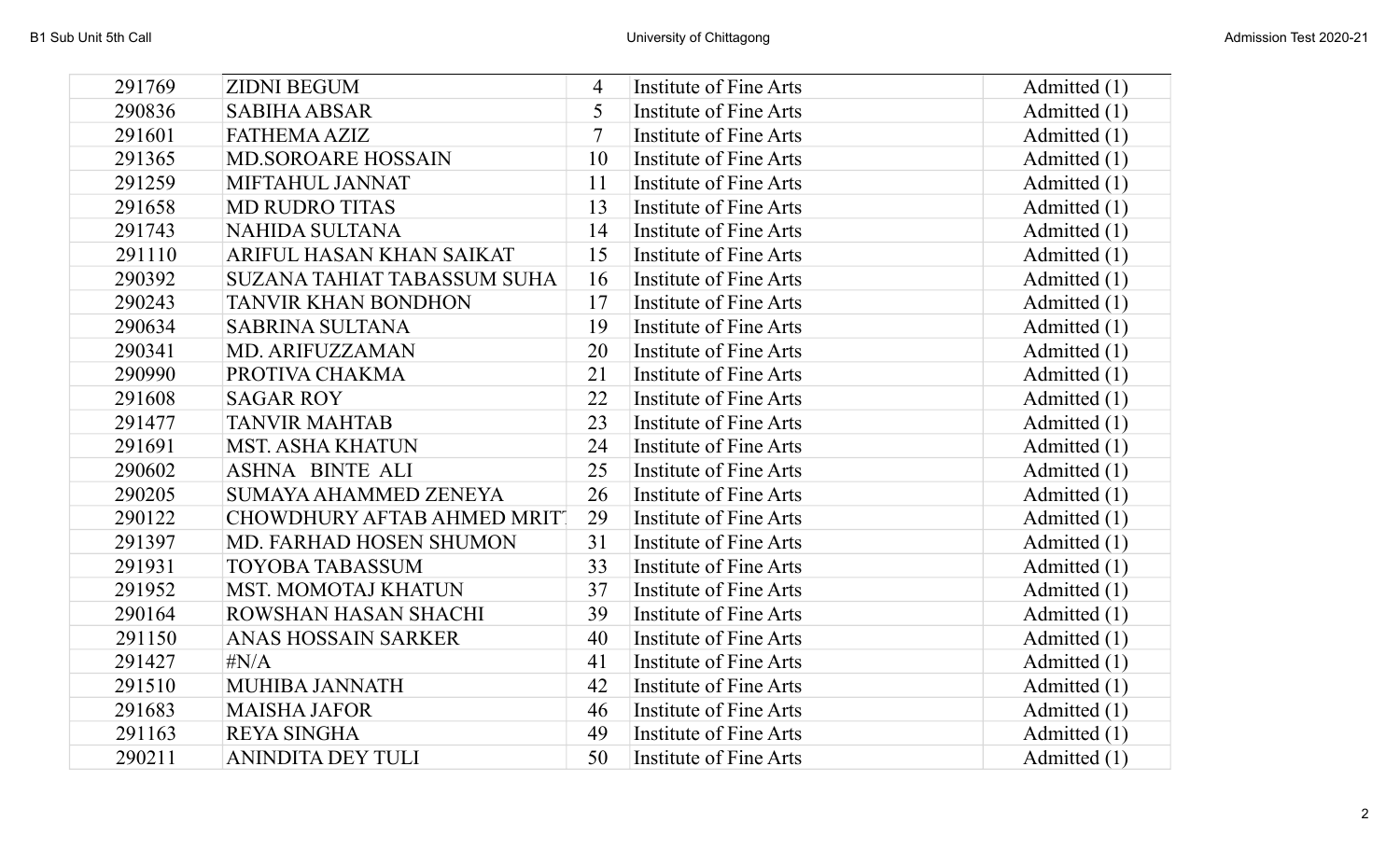| 290967 | <b>PUJA DAS</b>                | 51 | Institute of Fine Arts        | Admitted $(1)$ |  |
|--------|--------------------------------|----|-------------------------------|----------------|--|
| 290639 | MARJAN AKTER SUMI              | 53 | Institute of Fine Arts        | Admitted $(1)$ |  |
| 290694 | <b>SWAPNA AKTHER</b>           | 54 | Institute of Fine Arts        | Admitted (1)   |  |
| 291451 | <b>SABINA AKTER</b>            | 56 | Institute of Fine Arts        | Admitted $(1)$ |  |
| 290603 | <b>SRUTI BASAK</b>             | 58 | Institute of Fine Arts        | Admitted $(1)$ |  |
| 291910 | <b>ISHRAT JAHAN AHIR</b>       | 59 | <b>Institute of Fine Arts</b> | Admitted (1)   |  |
| 290419 | <b>ALMASS MAHFUZ RAFID</b>     | 60 | Institute of Fine Arts        | Admitted (1)   |  |
| 291899 | <b>FURKAN KHAN PATHAN</b>      | 62 | Institute of Fine Arts        | Admitted (2)   |  |
| 290618 | MD. ABU SYEED HIMU             | 63 | Institute of Fine Arts        | Admitted $(2)$ |  |
| 290489 | MISHKATUL JANNAT               | 65 | <b>Institute of Fine Arts</b> | Admitted $(2)$ |  |
| 291144 | <b>SUMAIYA ZABID</b>           | 67 | Institute of Fine Arts        | Admitted $(2)$ |  |
| 291938 | <b>TUSHAR DEY</b>              | 68 | Institute of Fine Arts        | Admitted (2)   |  |
| 290319 | <b>ESRAT JANNAT ESHA</b>       | 69 | Institute of Fine Arts        | Admitted (2)   |  |
| 291803 | MD. AL MOSADDEK JAMAN NEW SH   | 71 | <b>Institute of Fine Arts</b> | Admitted $(2)$ |  |
| 290601 | AFRINA BINTA ALAM TOMA         | 72 | Institute of Fine Arts        | Admitted (2)   |  |
| 291862 | SYEDA JANNATUL NAYEM           | 73 | Institute of Fine Arts        | Admitted $(2)$ |  |
| 290229 | MD. ASHIKUR RAHMAN             | 76 | Institute of Fine Arts        | Admitted (2)   |  |
| 290809 | <b>NUSRAT JAHAN</b>            | 77 | Institute of Fine Arts        | Admitted (3)   |  |
| 290699 | <b>TAMANNA BINTE MAHOBUB</b>   | 78 | Institute of Fine Arts        | Admitted (3)   |  |
| 291778 | <b>FATIMA MASUD MEEM</b>       | 79 | Institute of Fine Arts        | Admitted (3)   |  |
| 291308 | <b>TANZINA RAHMAN RIA</b>      | 80 | Institute of Fine Arts        | Admitted (3)   |  |
| 291689 | <b>SOUROVE MOHONTO</b>         | 81 | Institute of Fine Arts        | Admitted (3)   |  |
| 291025 | <b>SANJILA SABRIN</b>          | 82 | Institute of Fine Arts        | Admitted (3)   |  |
| 291932 | ANNA KARENINA                  | 83 | Institute of Fine Arts        | Admitted (3)   |  |
| 291423 | <b>MD. RAYHAN HOSSAIN</b>      | 84 | Institute of Fine Arts        | Admitted (3)   |  |
| 290976 | <b>MOST. ISRAT JAHAN NUPUR</b> | 85 | Institute of Fine Arts        | Admitted (4)   |  |
| 291165 | <b>MEHADI HASAN</b>            | 87 | Institute of Fine Arts        | Admitted (4)   |  |
| 290612 | <b>ABUL BASHAR</b>             | 91 | Institute of Fine Arts        | Admitted (4)   |  |
| 290713 | <b>MOST. RAFIYA SULTANA</b>    | 93 | Institute of Fine Arts        | Called $(5)$   |  |